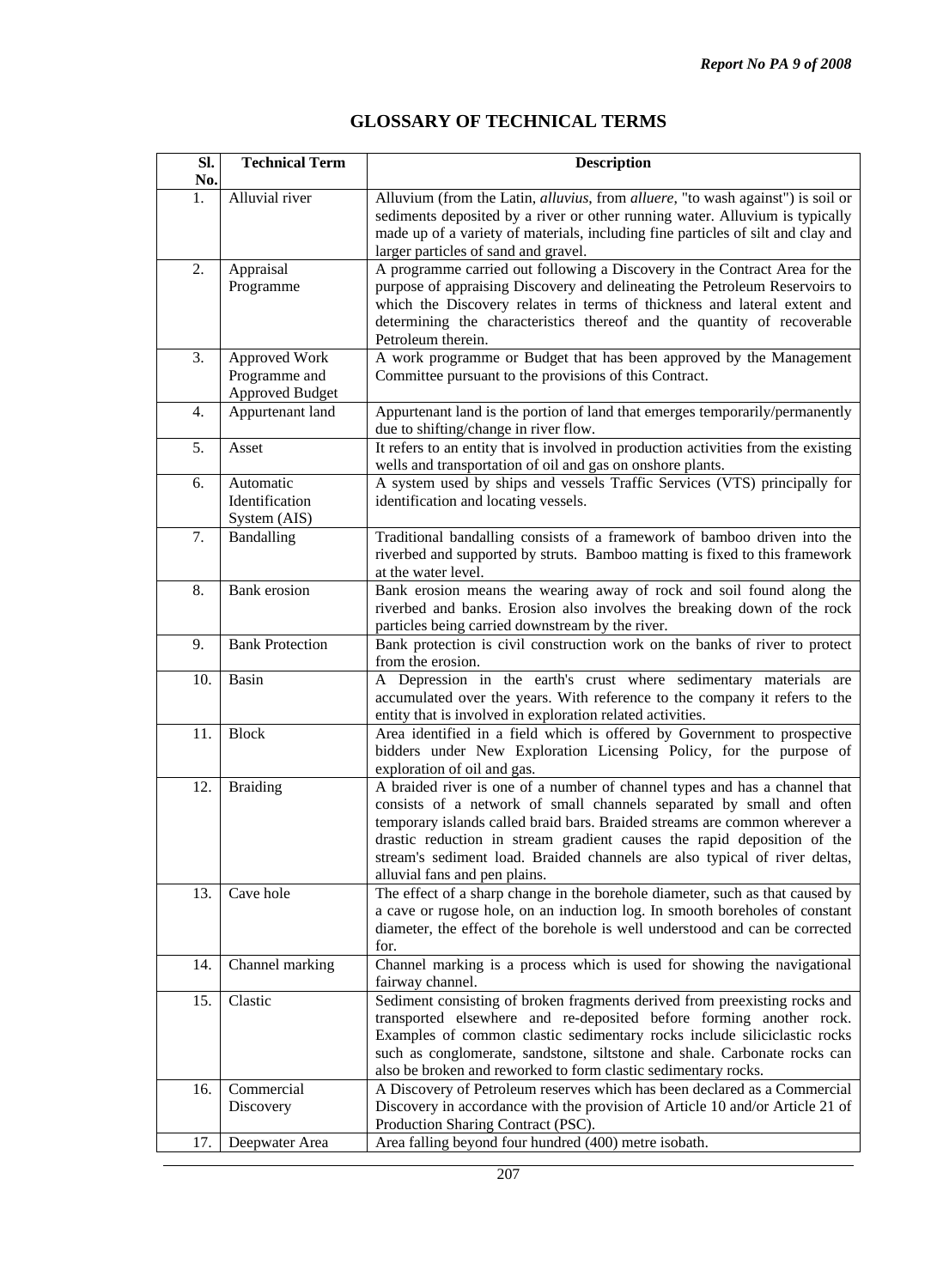| SI.<br>No. | <b>Technical Term</b>                                     | <b>Description</b>                                                                                                                                                                                                                                                                                                                                                                                                                                                                                                                                                                                                                                                                                                          |
|------------|-----------------------------------------------------------|-----------------------------------------------------------------------------------------------------------------------------------------------------------------------------------------------------------------------------------------------------------------------------------------------------------------------------------------------------------------------------------------------------------------------------------------------------------------------------------------------------------------------------------------------------------------------------------------------------------------------------------------------------------------------------------------------------------------------------|
| 18.        | Delineation Well                                          | Delineation well refers to the well drilled in unproved area to determine the<br>boundaries or the extent of reservoir.                                                                                                                                                                                                                                                                                                                                                                                                                                                                                                                                                                                                     |
| 19.        | Development                                               | Following discovery, drilling and related activities necessary to begin<br>production of oil or natural gas.                                                                                                                                                                                                                                                                                                                                                                                                                                                                                                                                                                                                                |
| 20.        | Development Plan                                          | A plan submitted by the Contractor for the development of a Commercial<br>Discovery, which has been approved by the Management Committee or the<br>Government pursuant to Article 10 or Article 21 of PSC.                                                                                                                                                                                                                                                                                                                                                                                                                                                                                                                  |
| 21.        | Differential<br>Global<br>Positioning<br>System<br>(DGPS) | An enhancement to global position system that uses a network of fixed<br>ground based reference stations to broadcast the difference between the<br>positions indicated by the satellite systems and the known fixed positions.                                                                                                                                                                                                                                                                                                                                                                                                                                                                                             |
| 22.        | Directorate General<br>of Hydrocarbon                     | An organisation, including its successors under the Ministry of Petroleum<br>and Natural Gas.                                                                                                                                                                                                                                                                                                                                                                                                                                                                                                                                                                                                                               |
| 23.        | Discovery                                                 | The finding, during Petroleum Operations, of a deposit of Petroleum not<br>previously known to have existed, which can be recovered at the surface in a<br>flow measurable by conventional petroleum industry testing methods.                                                                                                                                                                                                                                                                                                                                                                                                                                                                                              |
| 24.        | Dredging                                                  | The excavation and removal aspects for deepening or widening of silted<br>waterways and harbours in order to improve navigation.                                                                                                                                                                                                                                                                                                                                                                                                                                                                                                                                                                                            |
| 25.        | <b>Effective Day Rate</b><br>(EDR)                        | It is a notional rate worked out for evaluation of bids for charter hire of rigs<br>on yearly basis. The formula for calculating EDR is: Mobilisation Fee<br>+Operating Day Rate X 316 days $x$ n + Non Operating Day Rate x 23 days x<br>n+ Equipment Breakdown DR x 16 days x n + Moving Day Rate x 10 days x<br>n + Demobilisation fee + Custom Duty - Duty Draw back + Loading/365n<br>(for the contract for 'n' number of years)                                                                                                                                                                                                                                                                                       |
| 26.        | Exploration                                               | Searching for oil and/or natural gas, including topographical surveys,<br>geological surveys, seismic surveys and drilling wells.                                                                                                                                                                                                                                                                                                                                                                                                                                                                                                                                                                                           |
| 27.        | Exploration<br>Operations                                 | Operations conducted in the Contract Area pursuant to the contract for<br>searching for Petroleum and in the course of an Appraisal Programme and<br>shall include but not be limited to aerial, geological, geophysical,<br>geochemical, palaeoconttological, palynological, topographical and seismic<br>surveys, analysis, and their interpretation, investigations relating to the<br>subsurface geology including structural test drilling, stratigraphic test<br>drilling, drilling of Exploration Wells and Appraisal Wells and other related<br>activities such as surveying, drill site preparation and all work necessarily<br>connected therewith that is conducted in connection with Petroleum<br>exploration. |
| 28.        | <b>Exploratory Well</b>                                   | A Well drilled for the purpose of searching for undiscovered Petroleum<br>accumulations on any geological entity (be it of structural, stratigraphic,<br>faces or pressure nature) to at least a depth or stratigraphic level specified in<br>the Work Programme.                                                                                                                                                                                                                                                                                                                                                                                                                                                           |
| 29.        | <b>Floating Jetty</b>                                     | A continuous flexible structure beginning above the high water mark and<br>extending down the ramp and on to the water to a point beyond the end of the<br>ramp. As the tide rises and falls, more or less of the jetty is afloat.                                                                                                                                                                                                                                                                                                                                                                                                                                                                                          |
| 30.        | <b>FRP Buoys</b>                                          | FRP buoys are Fiber Reinforced Plastic Buoys used for navigation and<br>channel marking.                                                                                                                                                                                                                                                                                                                                                                                                                                                                                                                                                                                                                                    |
| 31.        | High level Jetty                                          | A Jetty to be utilised during the period when water level is high. (Monsoon<br>period)                                                                                                                                                                                                                                                                                                                                                                                                                                                                                                                                                                                                                                      |
| 32.        | Initial in-place<br>Hydrocarbon (IIP/H)                   | The estimated quantity of oil and gas in field.                                                                                                                                                                                                                                                                                                                                                                                                                                                                                                                                                                                                                                                                             |
| 33.        | Jetty                                                     | A rigid structure built out from the land over the water at a convenient<br>height. Usually the whole deck is at the same level although some may be<br>stepped or sloped. The length is usually such as to ensure at low tide there is<br>water at the end.                                                                                                                                                                                                                                                                                                                                                                                                                                                                |
| 34.        | Lean Season                                               | Lean Season for IWT is non monsoon period i.e October to March in NW1<br>and NW <sub>2</sub>                                                                                                                                                                                                                                                                                                                                                                                                                                                                                                                                                                                                                                |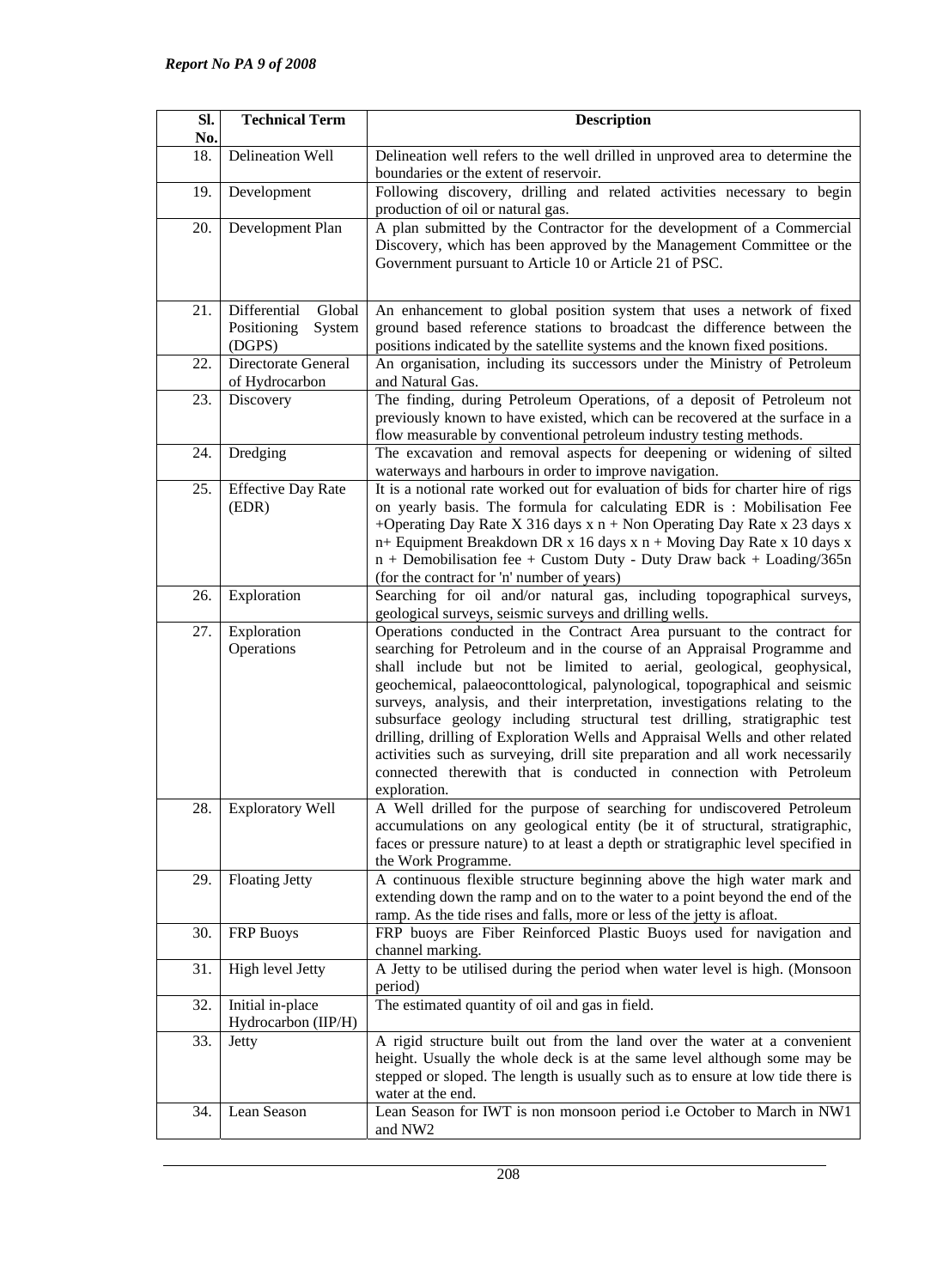| SI.<br>No. | <b>Technical Term</b>                                | <b>Description</b>                                                                                                                                                                                                                                                                                                                                                                                                       |
|------------|------------------------------------------------------|--------------------------------------------------------------------------------------------------------------------------------------------------------------------------------------------------------------------------------------------------------------------------------------------------------------------------------------------------------------------------------------------------------------------------|
| 35.        | <b>Lighted FRP Buoys</b>                             | When lights are fixed on FRP buoys with the objective to use for night<br>navigation, it is lighted buoys (FRP make)                                                                                                                                                                                                                                                                                                     |
| 36.        | Low level Jetty                                      | A Jetty to be utilised during the period when water level is low. (Lean<br>period)                                                                                                                                                                                                                                                                                                                                       |
| 37.        | Management<br>Committee                              | The committee constituted pursuant to Article 6 of PSC.                                                                                                                                                                                                                                                                                                                                                                  |
| 38.        | Meandering                                           | A meander is a bend in a river. A river flowing through a wide vally or flat<br>plain will tend to form a <i>meandering</i> stream course as it alternatively erodes<br>and deposits sediments along its course. The result is a <i>snaking</i> pattern.                                                                                                                                                                 |
| 39.        | Mesozoic kitchen                                     | An area of the subsurface of Mesozoic age (248 to 65 million years) where<br>source rock has reached appropriate conditions of pressure and temperature<br>to generate hydrocarbons                                                                                                                                                                                                                                      |
| 40.        | Minimum Work<br>Programme                            | With<br>of<br>each<br>Exploration<br>respect<br>Phase,<br>the<br>Work Programme specified in Article 5 of PSC with respect of such Phase.                                                                                                                                                                                                                                                                                |
| 41.        | New Exploration<br><b>Licensing Policy</b><br>(NELP) | New Exploration Licensing Policy was formulated by the Government of<br>India in 1997-98 to provide a level playing field in which all the parties may<br>compete on equal terms for the award of exploration acreage. This was for<br>accelerating the pace of hydrocarbon exploration in the country through<br>which various blocks including deep-water acreages were offered for<br>competitive bidding.            |
| 42.        | Object                                               | Object is an interval or section of a well which indicates a likely presence of<br>oil/gas through drilling data as well as study of logs. This section is generally<br>a reservoir under different sedimentary environments and holds hydrocarbon<br>pools.                                                                                                                                                             |
| 43.        | Offset well                                          | An existing well bore close to a proposed well that provides information for<br>planning the proposed well. In planning development wells, there are usually<br>numerous offsets, so a great deal is known about the subsurface geology and<br>pressure regimes. In contrast, rank wildcats have no close offsets, and<br>planning is based on interpretations of seismic data, distant offsets and prior<br>experience. |
| 44.        | Participating Interest                               | In respect of each Party constituting the Contractor, the undivided share<br>expressed as a percentage of such Party's participation in the rights and<br>obligations under the PSC.                                                                                                                                                                                                                                     |
| 45.        | Permanent Jetty                                      | Permanent Jetty is fixed structure built out from the land over the water at a<br>convenient height, which does not float with the level of water.                                                                                                                                                                                                                                                                       |
| 46.        | Petroleum                                            | Crude Oil and/or Natural Gas existing in their natural condition but<br>excluding helium occurring in association with Petroleum or shale.                                                                                                                                                                                                                                                                               |
| 47.        | Pontoon                                              | Pontoons are floats used to support a structure on water.                                                                                                                                                                                                                                                                                                                                                                |
| 48.        | <b>Production Testing</b>                            | Tests in an oil or gas well to determine its flow capacity at specific<br>conditions of reservoir and flowing pressures. This phase occurs after<br>successful exploration and development drilling from which hydrocarbons<br>are drained from an oil or gas field.                                                                                                                                                     |
| 49.        | Prospects                                            | Prospects indicate the areas of hydrocarbon accumulation                                                                                                                                                                                                                                                                                                                                                                 |
| 50.        | Repair of Locks                                      | The navigational lock is part of a structure serving dual purpose of<br>controlling salt-water intrusion and navigation. This lock requires repair as<br>and when required.                                                                                                                                                                                                                                              |
| 51.        | Reservoir                                            | A naturally occurring discrete accumulation of Petroleum.                                                                                                                                                                                                                                                                                                                                                                |
| 52.        | <b>Rig Days</b>                                      | No. of days for which rigs were in operation/available during a particular<br>period.                                                                                                                                                                                                                                                                                                                                    |
| 53.        | <b>Rig Month</b>                                     | Total No. of days for which rigs were in operation/available during a<br>particular period.rig days divided by 30.                                                                                                                                                                                                                                                                                                       |
| 54.        | Rigs                                                 | It is an equipment used for drilling a well bore. There are various types of<br>rigs like jack-up rigs, floaters, Modular rigs, etc. Further the jack up rigs can<br>be further classified into Cantilever type jack up rigs, Slot type jack up rigs<br>and Mat type jack up rigs.                                                                                                                                       |